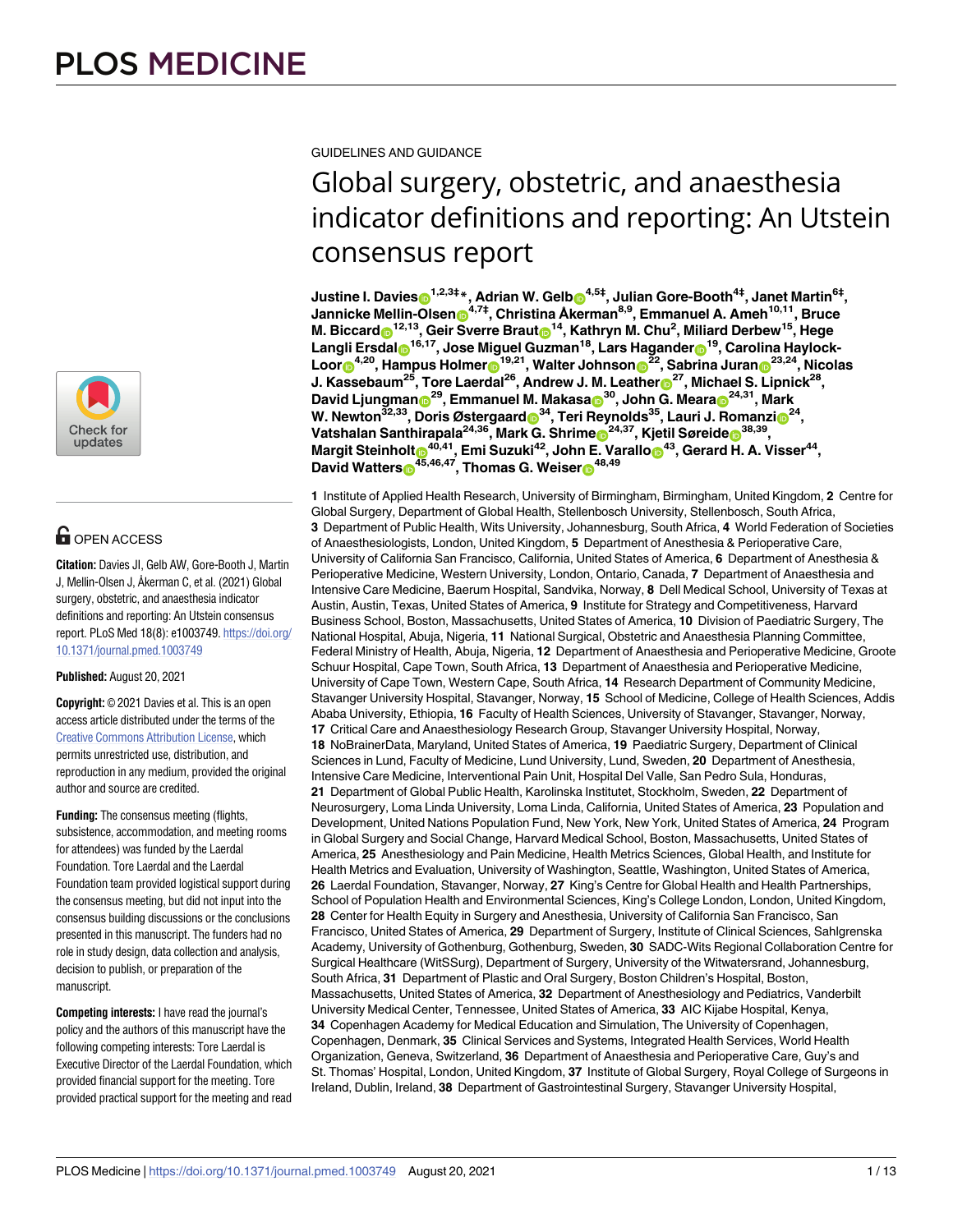and approved the manuscript, but did not input into the consensus process or conclusions.

**Abbreviations:** ASA, American Society of Anaesthesia; LCoGS, The Lancet Commission on Global Surgery; LMIC, low- or middle-income country; POMR, perioperative mortality rate; SAO, surgical, anaesthesia, and obstetric.

Stavanger, Norway, **39** Department of Clinical Medicine, University of Bergen, Norway, **40** Helgeland Hospital Trust, Sandnessjøen, Norway, **41** Norwegian University of Science and Technology, Trondheim, Norway, **42** The World Bank, Washington, DC, United States of America, **43** Department of Safe Surgery, Jhpiego, Baltimore, Maryland, United States of America, **44** Department of Obstetrics, University Medical Center, Utrecht, the Netherlands, **45** University Hospital Geelong, Victoria, Australia, **46** Faculty of Health, School of Medicine, Deakin University, Victoria, Australia, **47** Royal Australasian College of Surgeons, Melbourne, Victoria, Australia, **48** Stanford University School of Medicine, Department of Surgery Division of General Surgery, Section of Trauma & Critical Care Stanford University, Stanford, United States of America, **49** Department of Clinical Surgery, University of Edinburgh, Edinburgh, Scotland

‡ Writing committee.

\* J.davies.6@bham.ac.uk

## Abstract

### **Background**

Indicators to evaluate progress towards timely access to safe surgical, anaesthesia, and obstetric (SAO) care were proposed in 2015 by the Lancet Commission on Global Surgery. These aimed to capture access to surgery, surgical workforce, surgical volume, perioperative mortality rate, and catastrophic and impoverishing financial consequences of surgery. Despite being rapidly taken up by practitioners, data points from which to derive the indicators were not defined, limiting comparability across time or settings. We convened global experts to evaluate and explicitly define—for the first time—the indicators to improve comparability and support achievement of 2030 goals to improve access to safe affordable surgical and anaesthesia care globally.

### **Methods and findings**

The Utstein process for developing and reporting guidelines through a consensus building process was followed. In-person discussions at a 2-day meeting were followed by an iterative process conducted by email and virtual group meetings until consensus was reached. The meeting was held between June 16 to 18, 2019; discussions continued until August 2020. Participants consisted of experts in surgery, anaesthesia, and obstetric care, data science, and health indicators from high-, middle-, and low-income countries. Considering each of the 6 indicators in turn, we refined overarching descriptions and agreed upon data points needed for construction of each indicator at current time (basic data points), and as each evolves over 2 to 5 (intermediate) and >5 year (full) time frames. We removed one of the original 6 indicators (one of 2 financial risk protection indicators was eliminated) and refined descriptions and defined data points required to construct the 5 remaining indicators: geospatial access, workforce, surgical volume, perioperative mortality, and catastrophic expenditure.

A strength of the process was the number of people from global institutes and multilateral agencies involved in the collection and reporting of global health metrics; a limitation was the limited number of participants from low- or middle-income countries—who only made up 21% of the total attendees.

### **Conclusions**

To track global progress towards timely access to quality SAO care, these indicators—at the basic level—should be implemented universally as soon as possible. Intermediate and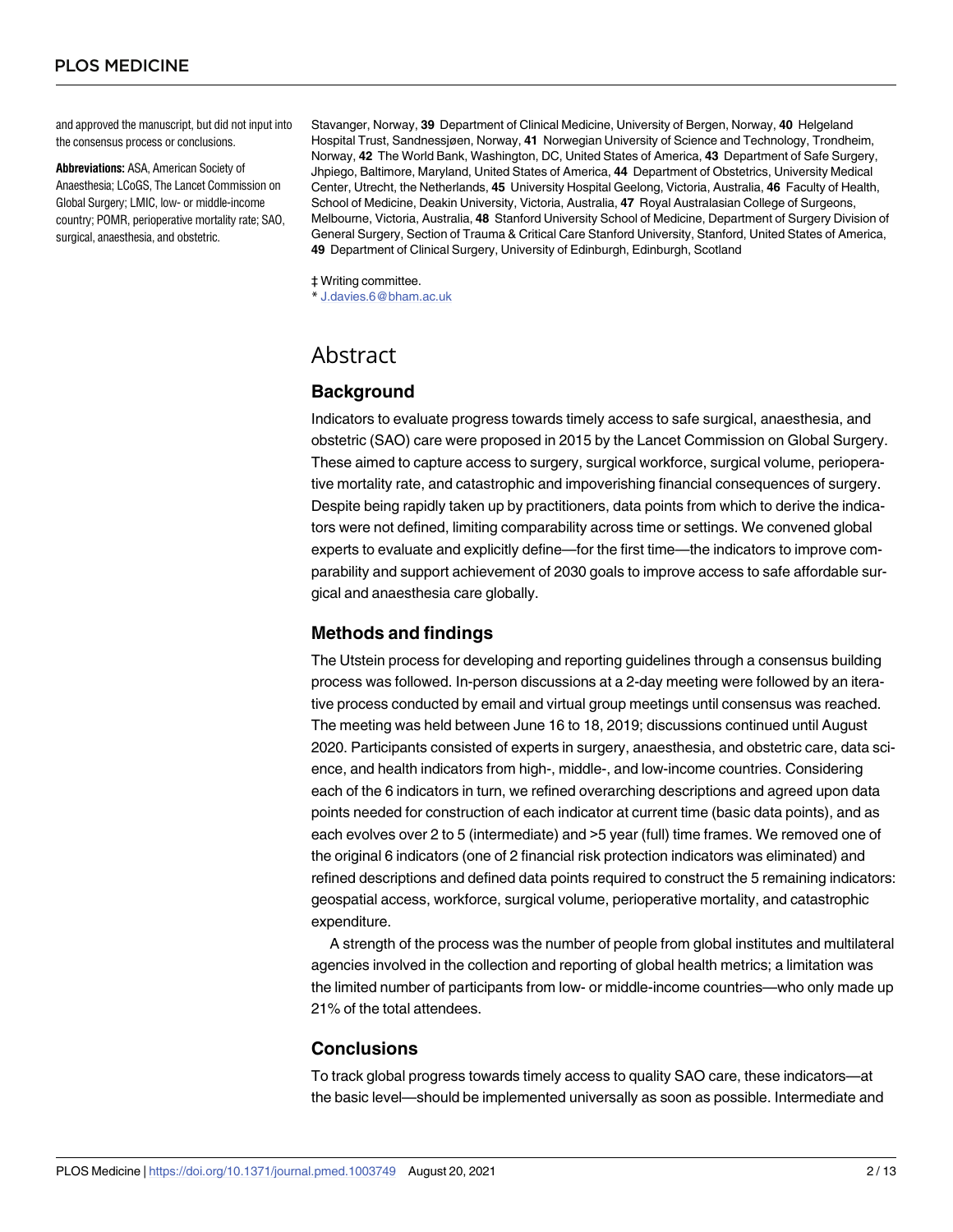<span id="page-2-0"></span>full indicator sets should be achieved by all countries over time. Meanwhile, these evolutions can assist in the short term in developing national surgical plans and collecting more detailed data for research studies.

### **Background**

In 2015, The Lancet Commission on Global Surgery (LCoGS), Disease Control Priorities-3 Surgery, and World Health Assembly Resolution 68/15 on "Strengthening Emergency and Essential Surgical Care and Anaesthesia as a Component of Universal Health Coverage" showed the dire global state of surgical and anaesthesia care provision globally and the necessity for large and rapid improvements, especially in many low- or middle-income countries (LMICs) [\[1,2](#page-11-0)].

Given that there were no widely accepted indicators used to track progress towards improved timely access to quality surgical and anaesthetic care, members of LCoGS proposed a set of 6 indicators (Table A in S1 [File\)](#page-11-0) for this purpose. These were to be used as a set to illustrate access and quality and broadly classified under preparedness for care (access to timely surgery and workforce density), delivery of surgical and anaesthesia care (surgical volume and perioperative mortality), and effect of surgery and anaesthesia (protection against catastrophic expenditure and protection against impoverishing expenditure). These indicators were rapidly adopted into the WHO's 100 Basic Global Health Indicators and the World Bank's World Development Indicators [[3](#page-11-0),[4](#page-11-0)]. They have also been used in research studies to assess the state of provision of surgical care in multiple country settings and proposed for use by ministries of health to assess progress towards improving surgical care nationally [[5–10](#page-11-0)].

However, although widely accepted as valuable indicators, the LCoGS only broadly defined them, leaving much flexibility in the choice of data points from which to derive them [[11](#page-11-0),[12](#page-11-0)]. Given that each indicator is formed from multiple data points (for example, perioperative mortality requires assessment of death, the time of death, and, potentially, the risk of death for patients undergoing surgery), lack of clarity has resulted in confusion and delays in data collection, and difficulty in comparing results among countries and over time [\[11\]](#page-11-0). Indeed, recently, an assessment of country-level indicator reporting found poor availability and heterogeneous definitions, which limited comparability and utility of the indicators. When using the indicators put forward by LCoGS, although 154 countries out of the WHO member states had data on workforce, only 19 had data on timely access to a facility capable of providing surgical care, 72 had data on the numbers of procedures done, and 9 had data on perioperative mortality. No country had empirical data on the 2 indicators of financial risk from surgery and anaesthesia. Even for the most available indicator of workforce, definitional issues limited its compara-bility across countries and its utility [[11](#page-11-0)]. For perioperative mortality, there were several different reporting times in use, i.e., 24-hour mortality, 7-day mortality, in-hospital mortality, 30-day mortality, or surgical mortality. Although some studies have been done to collect LCoGS indicators in a few settings since LCoGS was published, these have typically been done as one-off research projects with the numbers of personnel and funding available to researchers which may not be available to local governments. Additionally, the lack of definitional clarity in the original LCoGS indicators has meant that researchers have developed their own definitions of some indicators, making results difficult to harmonise for use in cross-country modelling studies or meta-analyses  $[8,10,11-13]$ . This greatly hinders the ability to produce or assess local, national, or international achievement of global targets for surgery.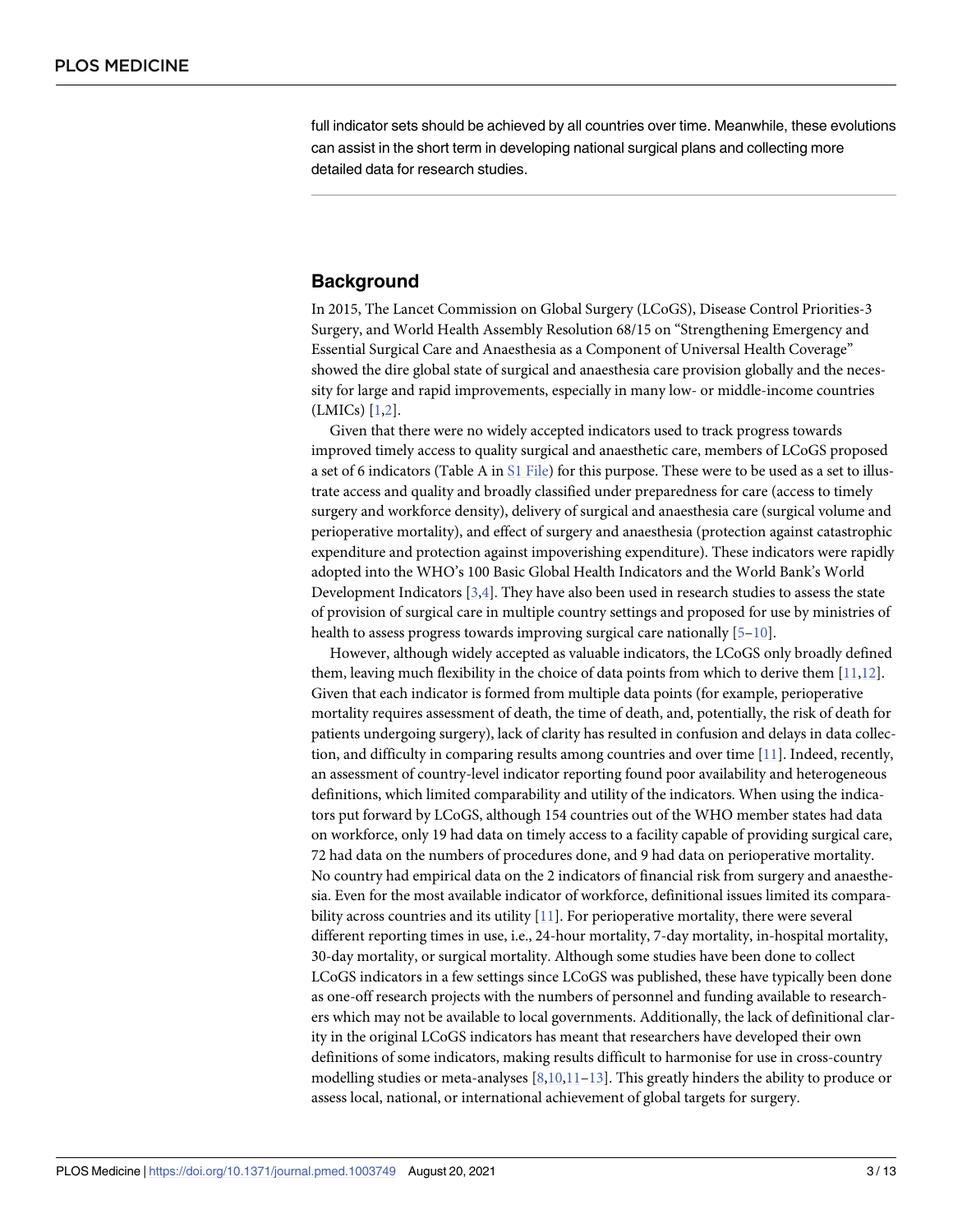<span id="page-3-0"></span>Our aim was therefore to bring experts in surgical, obstetric, and anaesthesia clinical care and academia together with global indicators experts, data scientists, and policy makers to appraise the existing indicators; refine their descriptions; and define data points needed for their derivation. The intention was to both reinforce and clarify the global indicator set to facilitate their use in research, national planning, and global health development and advocacy, the latter in order to improve political priority for global surgery.

### **Methodology**

We assembled an international group of experts in policy; surgery, anaesthesia, obstetrics; and data science for an in-person meeting to develop consensus using the principles of the Utstein process [\[14–](#page-11-0)[18](#page-12-0)]. Previous Utstein initiatives have focused on defining core outcome sets for out-of-hospital cardiac arrest and cardiopulmonary resuscitation, time points at which they should be collected, and the way in which they should be reported. Our aim was to bring this Utstein evidence-based rigour and consensus-informed consolidation to global surgery indicators.

The meeting took place at the Utstein Abbey, Mosteroy Island, Norway, on June 16 to 18, 2019. The meeting was followed up by email correspondence among all members of the panel and virtual group discussions to resolve ongoing issues. Discussions continued from the end of the meeting up until August 2020.

### **Panel selection**

The steering committee (Table B in S1 [File](#page-11-0)) identified potential participants with relevant experience to help define surgery and anaesthesia metrics, and/or using global health metrics in practice, and considering country income strata. Snowball sampling was used to identify further participants with expertise. A total of 60 potential participants were identified; however, meeting places were limited to 40. Therefore, participants were shortlisted by the steering committee based upon the relevance of their expertise; if any from the first 40 could not attend, they were either asked to nominate a suitable substitute, or the next on the list was invited.

### **Preparation**

Prior to the meeting, relevant literature on global surgery/anaesthesia and indicators were sent to participants  $[1,7,8,10,11-13,19-27]$ . In addition, all participants were sent information on guiding principles previously used to establish global surgery indicators (Table 1) [\[22\]](#page-12-0).

#### **Table 1. Guiding principles for global surgery indicators [\[22](#page-12-0)].**

#### **Simplicity**

Indicators should be simple, clear, and inexpensive to obtain from hospitals, providers, professional societies, and governmental agencies. Health resources should not be diverted or unduly burdened by demands for data collection.

#### **Wide applicability**

Indicators should use definitions relevant to the span of surgical care worldwide. They should also be meaningful to health professionals, researchers, and policy makers and provide information allowing reasonable conclusions on the state of surgical services within a country.

#### **Relevance to public health**

Surgical indicators should incorporate measures of access and outcome. They should provide indicators likely to respond to substantial changes in the delivery or quality of surgical care.

#### **Unintended negative consequences of measurement reduced to a minimum**

Potentially negative consequences should be considered, since scrutiny can result in perverse effects, driving practice patterns that bolster statistics at the expense of patient care.

<https://doi.org/10.1371/journal.pmed.1003749.t001>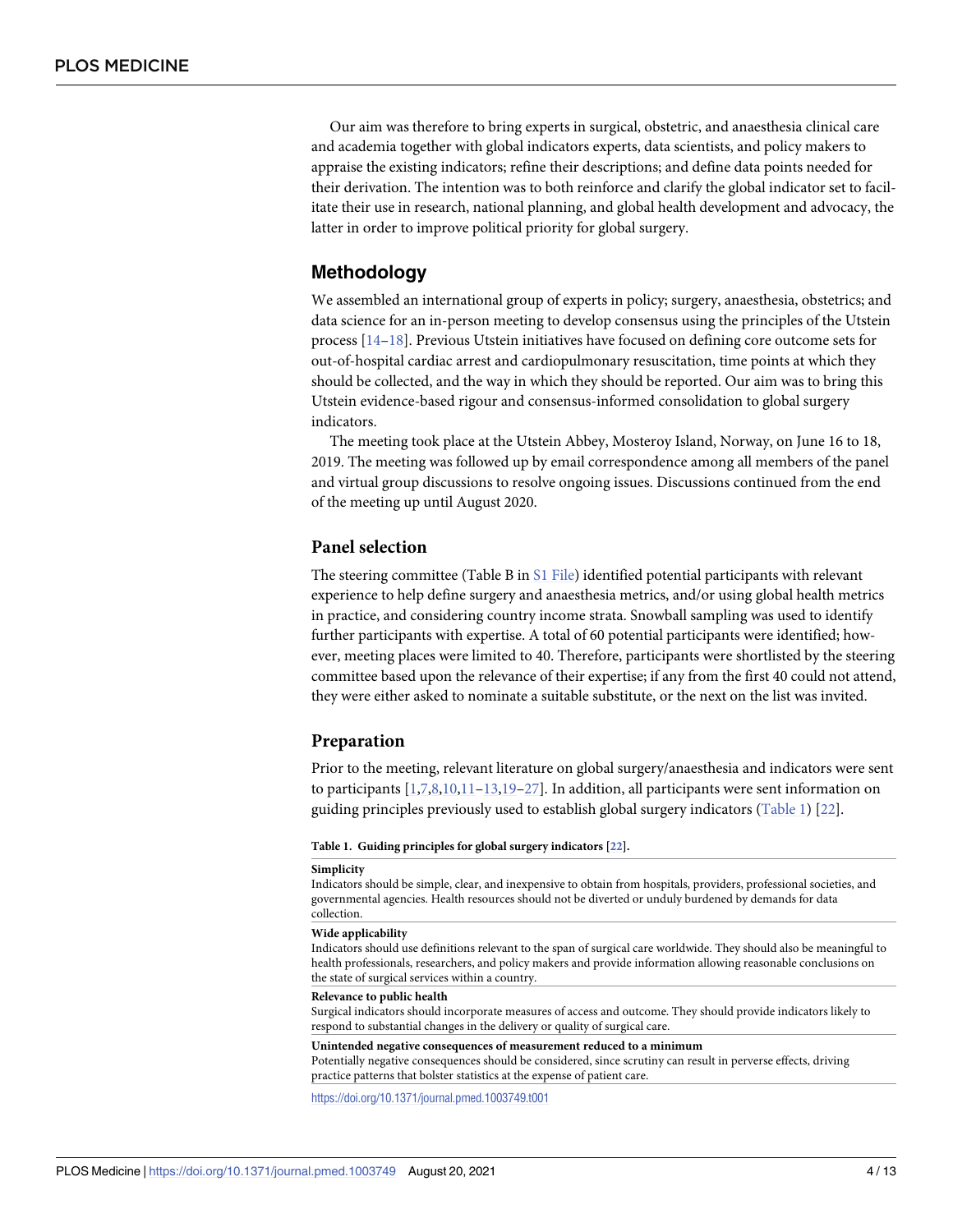<span id="page-4-0"></span>Members were informed that the purpose of the meeting was to appraise, revise, and define, but not necessarily abandon, the existing indicators that have already garnered global momentum. Members were also encouraged to share their own experience of indicator collection in their own specialty fields and recommendations, successes, and failures informed development of these indicators.

### **Consensus process**

Methods were in accordance with Utstein methodology on developing reporting guidelines [\[14](#page-11-0)[–17\]](#page-12-0) and other guidelines for developing reporting criteria [[18](#page-12-0)]. Utstein-style conferences use an established process to consolidate definitions and reporting criteria to improve comparability of outcomes reported in studies, databases, demographic surveys, and administrative reports. The resulting outputs are guidelines and templates that can be adopted by governments, policy makers, journals, demographers, and researchers as unifying reporting criteria. This ensures global consistency and comparability across data types, definitions, and reporting style.

The steering committee assigned attendees to one of 6 working groups based on knowledge and expertise. Each working group related to one indicator; access, volume, workforce, and perioperative mortality rate (POMR). Catastrophic and impoverishing expenditure was discussed by one group, given their similarity. The sixth group, entitled the "Parking Lot," was included to address gaps in the current set of indicators that should be further developed in future iterations of the Utstein consensus and/or through future research—results of this group are not presented here but will be used for future evolutions of the indicators.

Each group was assigned a lead and a deputy based on their leadership in the indicator under consideration (Table B in S1 [File\)](#page-11-0). The group lead presented an outline of the current definition of the indicator [[1](#page-11-0)] and issues found in its availability, comparability, and utility [\[11\]](#page-11-0). After which, the groups were asked to develop a clear overall definition for each indicator and consider the overarching data points needed to derive it. Then, given the potential levels of granularity and complexity inherent in each indicator, each group was asked to consider minimum basic data points (basic) to allow global comparisons using nationally led data collection initiatives. To be defined as basic, we agreed that reporting at the country level should be feasible within the next 2 years. We then asked groups to consider how these data points should evolve to intermediate (2 to 5 years) and full (*>*5 years) sets, which can be used to guide collection of harmonisable in-depth data that are feasible in well-resourced settings or research studies and that will aid policy making at the national level. The evolutionary time frame was agreed as a guideline for countries that are not yet able to collect the evolved data sets and should not be seen as prohibiting countries that are already able to produce these data sets from collecting them.

Each indicator working group was initially divided in half to address the indicator independently and then reconvened as a complete group to compare notes and recommendations. After agreement within the working group, each presented their suggestions to the full panel in a plenary session to build consensus across all attendees. Thus, all participants contributed to the discussions on each of the indicators. Key points of discussion and the outcomes of the plenary discussions were recorded by the working group lead and deputy.

After the meeting, each working group lead and deputy entered the discussion results for their indicator into a template. Templates were compiled by the writing group and then circulated to all attendees for feedback. Comments were again compiled by the writing group who, on discussion, further refined indicators or their data points to ensure that there was consistency in reporting across all indicators. After this process, any adjustments were sent to all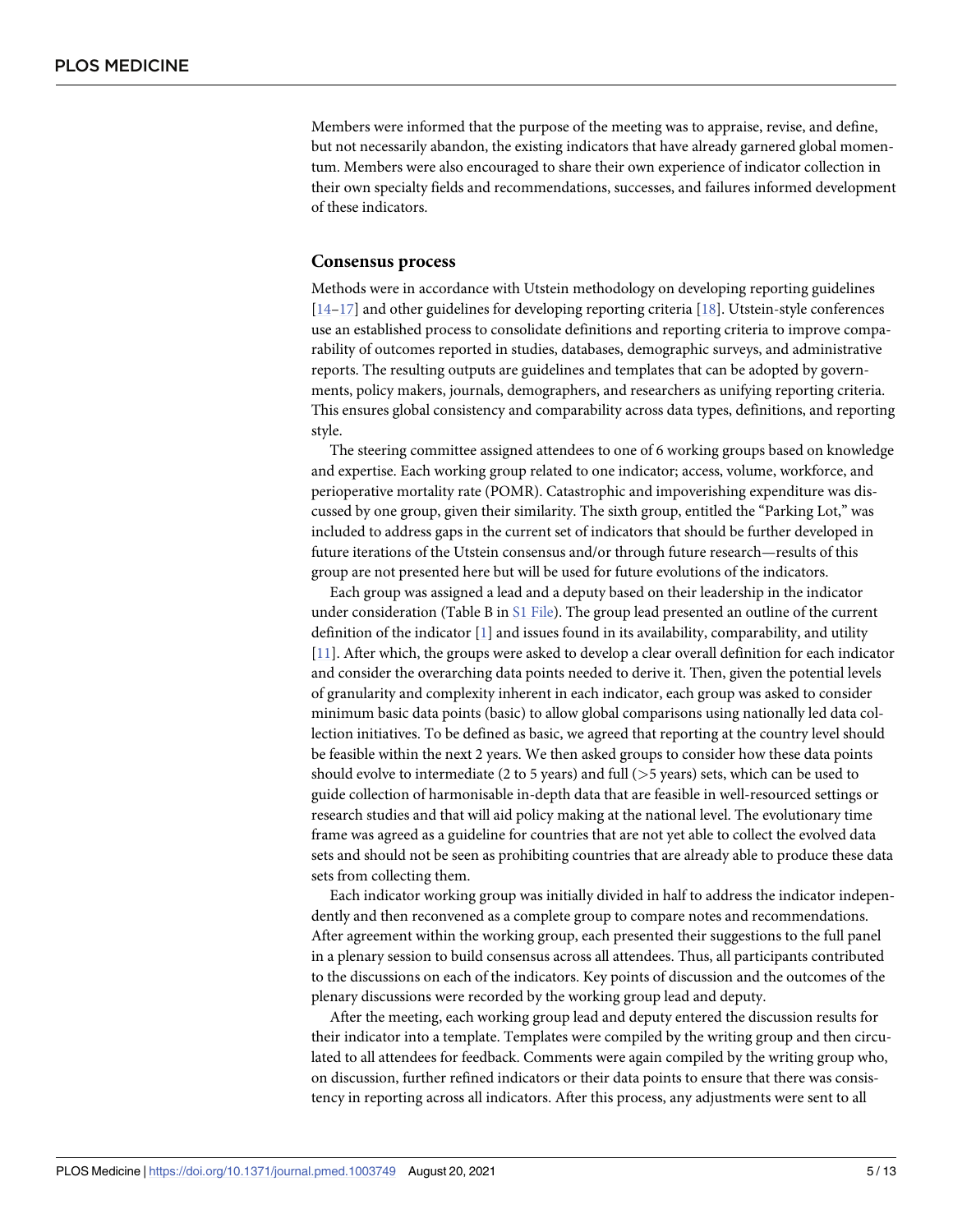attendees for further feedback and then correction by the writing group, until consensus was built. Where disagreement remained after this process, small working groups of panel members with relevant expertise and those who were in disagreement were assembled to enable consensus to be reached, facilitated by a writing group member. Once agreement had been reached in these discussions, the conclusion of the discussion and any adjustments suggested were sent to all participants by email to assess their agreement with the proposal.

### **Results**

Out of 60 participants invited, 24 declined due to other commitments. After substitutes were nominated for some participants, 38 participants attended the meeting; country of origin and specialty are shown in Table 2. Working group members and leads are shown in Table B in [S1](#page-11-0) [File.](#page-11-0) Small group discussions to resolve disagreement around POMR, workforce definitions, the inclusion of Bellwether procedures, and the time frame for the evolution of the indicators (Text A in S1 [File](#page-11-0)) were complete by August 2020, after which, no disagreements remained.

There was consensus that the overarching descriptions and data points used to derive all indicators required further clarification in order to improve their availability, comparability, and utility for research, reporting at national or international level, and national and international planning. The meeting resulted in changing the overarching descriptions of the indicators, and, importantly, the panel reached consensus on data points and how to use these to derive all indicators across 3 progressive levels: basic, intermediate, and full, whereas these data points were previously not defined.

**Table 2. Country of origin and specialty of meeting attendees.** Note that 2 of the attendees work in multiple settings, EM in Zambia and South Africa, and JD in the UK and South Africa; hence, numbers do not add up to 38.

| Role                                                                                                                                                                                                                  | <b>Number</b>  |
|-----------------------------------------------------------------------------------------------------------------------------------------------------------------------------------------------------------------------|----------------|
| Surgery                                                                                                                                                                                                               | 14             |
| Anaesthesia                                                                                                                                                                                                           | 12             |
| Demography, Statistics, and Policy [WHO; United Nations Population Fund; World Bank; United States<br>Agency for International Development, Demographic and Health Surveys; United Nations Statistical<br>Commission] | 5              |
| Obstetrics                                                                                                                                                                                                            | 3              |
| Global Health Expert                                                                                                                                                                                                  | 3              |
| General physician                                                                                                                                                                                                     | 1              |
| Country of residence of attendees                                                                                                                                                                                     |                |
| Country                                                                                                                                                                                                               | Number         |
| Australia                                                                                                                                                                                                             | 1              |
| Canada                                                                                                                                                                                                                | 1              |
| Denmark                                                                                                                                                                                                               | 1              |
| Ethiopia                                                                                                                                                                                                              | 1              |
| Germany                                                                                                                                                                                                               | 1              |
| Honduras                                                                                                                                                                                                              | 1              |
| Nigeria                                                                                                                                                                                                               | 1              |
| Norway                                                                                                                                                                                                                | 6              |
| South Africa                                                                                                                                                                                                          | $\overline{4}$ |
| Sweden                                                                                                                                                                                                                | 3              |
| the Netherlands                                                                                                                                                                                                       | 1              |
| UK                                                                                                                                                                                                                    | 3              |
| <b>USA</b>                                                                                                                                                                                                            | 15             |
| Zambia                                                                                                                                                                                                                | 1              |

<https://doi.org/10.1371/journal.pmed.1003749.t002>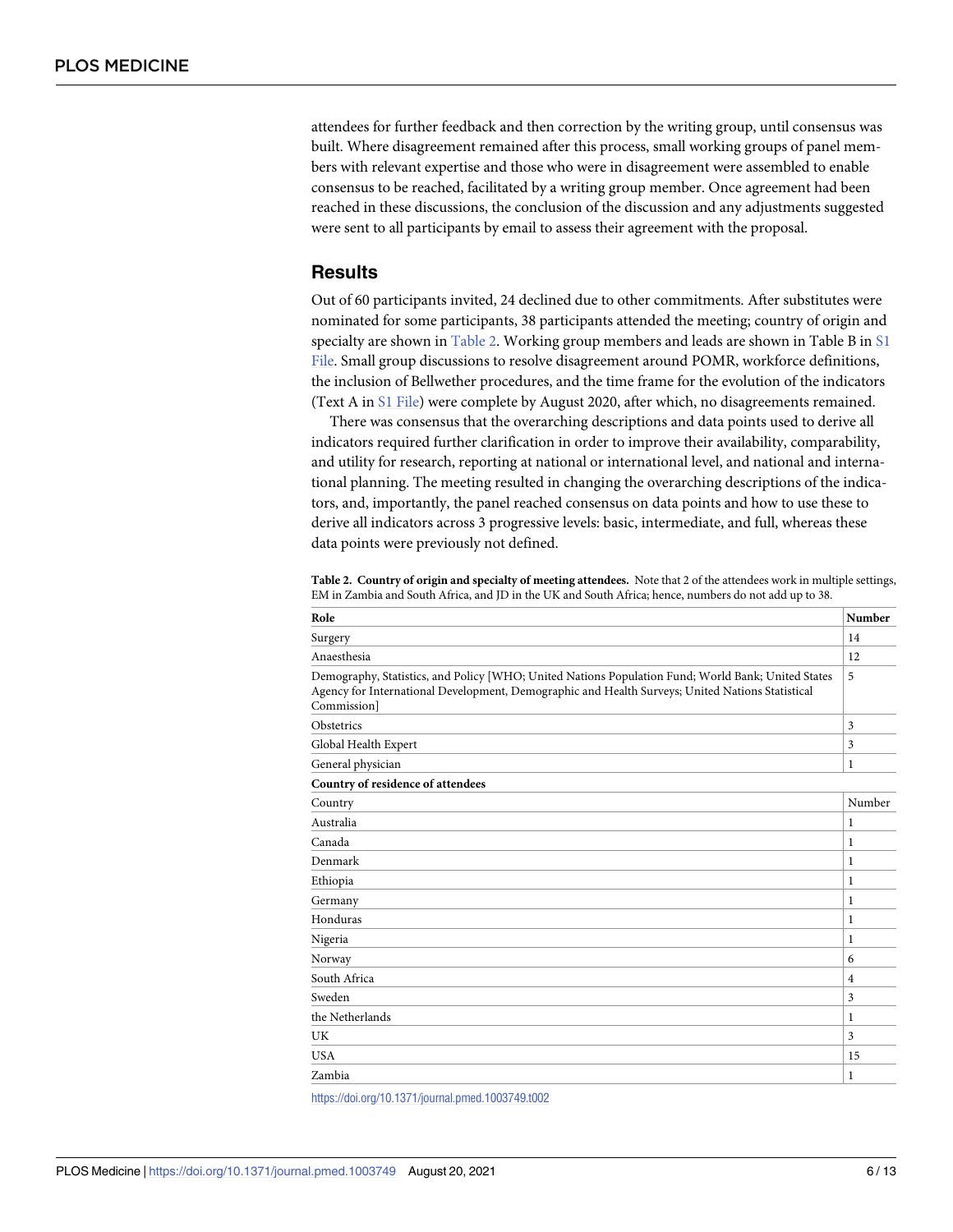Table 3 shows, for each indicator, the original LCoGS overarching description, the Utstein revised description, a summary description of the data points required to construct the indicator, and the basic (*<*2 year) data points needed to construct the indicator. Tables C-G in [S1](#page-11-0) [File](#page-11-0) contain these parameters for intermediate and full data sets.

|  |  | Table 3. Revised LCoGS indicators and basic data points. |  |  |  |
|--|--|----------------------------------------------------------|--|--|--|
|--|--|----------------------------------------------------------|--|--|--|

| <b>Indicator 1: Geospatial access</b>                                |                                                                                                                                                                                                                                                                                                                                                                                                                                                                                                                                                                                                                                                                                                                                                                                                       |  |  |
|----------------------------------------------------------------------|-------------------------------------------------------------------------------------------------------------------------------------------------------------------------------------------------------------------------------------------------------------------------------------------------------------------------------------------------------------------------------------------------------------------------------------------------------------------------------------------------------------------------------------------------------------------------------------------------------------------------------------------------------------------------------------------------------------------------------------------------------------------------------------------------------|--|--|
| LCoGS indicator definition                                           | Proportion of the population that can access, within 2 hours, a facility that can do cesarean delivery, laparotomy, and<br>treatment of open fracture (the Bellwether procedures)                                                                                                                                                                                                                                                                                                                                                                                                                                                                                                                                                                                                                     |  |  |
| Utstein revised definition                                           | Proportion of a country's population with geographic access (within 2 hours) to a facility capable of providing<br>surgical and anaesthesia care for the Bellwether procedures (cesarean section, laparotomy, and surgical<br>management of open long bone fracture)                                                                                                                                                                                                                                                                                                                                                                                                                                                                                                                                  |  |  |
| Overall summary of data elements                                     | • Population estimates<br>• Facility locations<br>• Capacity of health facilities to do Bellwether procedures<br>• Distance and travel time of population to facilities                                                                                                                                                                                                                                                                                                                                                                                                                                                                                                                                                                                                                               |  |  |
| Basic data points needed to construct the<br>indicator $(<$ 2 years) | Population<br>- Population data or modelled estimates at resolution of $1 \times 1$ km (disaggregated by 5-year age groupings and sex, if<br>available)<br>Facility location/capability<br>- Location of health facilities offering Bellwether procedures<br>Distance/travel time <sup>3.1</sup><br>- Estimated time to travel to facilities from population locations                                                                                                                                                                                                                                                                                                                                                                                                                                |  |  |
| Indicator 2: Workforce                                               |                                                                                                                                                                                                                                                                                                                                                                                                                                                                                                                                                                                                                                                                                                                                                                                                       |  |  |
| LCoGS indicator definition                                           | Number of specialist surgical, obstetric, and anaesthetic physicians who are working per 100 000 population.                                                                                                                                                                                                                                                                                                                                                                                                                                                                                                                                                                                                                                                                                          |  |  |
| Utstein revised definition                                           | Number of each of surgery, obstetric, or anaesthesia providers who are actively practicing, per 100 000<br>population                                                                                                                                                                                                                                                                                                                                                                                                                                                                                                                                                                                                                                                                                 |  |  |
| Overall summary of data elements                                     | • Provider <sup>3.2</sup> numbers as:<br>- Number of nationally certified <sup>3.3</sup> specialist physician <sup>3.4</sup> practitioners for each of surgery, obstetric, or anaesthesia care,<br>excluding trainees<br>- Number of nationally certified nonspecialist physician practitioners of surgery, obstetric, or anaesthesia care,<br>excluding trainees<br>- Number of nationally certified nonphysician practitioners of surgery, obstetric, or anaesthesia care, excluding trainees<br>- Number of other practitioners ("other practitioners") of surgery, obstetric, or anaesthesia care who do not fit into<br>aforementioned categories (includes physician trainees and noncertified nonphysician providers—note this is not used<br>in the basic data)<br>• Total country population |  |  |
| Basic data points needed to construct the<br>indicator $(<$ 2 years) | Providers<br>- Total number of nationally certified specialist physician practitioners for each of surgery, anaesthesia, or obstetric<br>care<br>Disaggregated by cadre (surgery, obstetric, or anaesthesia providers)<br>- Total number of other nationally certified providers of surgery, obstetric, or anaesthesia care<br>Disaggregated by cadre (surgery, obstetric, or anaesthesia providers)<br>Population<br>- Total country population                                                                                                                                                                                                                                                                                                                                                      |  |  |
| <b>Indicator 3: Volume</b>                                           |                                                                                                                                                                                                                                                                                                                                                                                                                                                                                                                                                                                                                                                                                                                                                                                                       |  |  |
| LCoGS indicator definition                                           | Number of procedures done in an operating theatre, per 100 000 population per year                                                                                                                                                                                                                                                                                                                                                                                                                                                                                                                                                                                                                                                                                                                    |  |  |
| Utstein revised definition                                           | Number of surgical procedures done in an operating theatre using any form of anaesthesia <sup>3.5</sup> , per 100,000<br>population per year                                                                                                                                                                                                                                                                                                                                                                                                                                                                                                                                                                                                                                                          |  |  |
| Overall summary of data elements                                     | • Number of surgical procedures done in an operating theatre, using any anaesthesia, per year<br>• Total country population                                                                                                                                                                                                                                                                                                                                                                                                                                                                                                                                                                                                                                                                           |  |  |
| Basic data points needed to construct the<br>indicator $(<$ 2 years) | Procedures<br>- Total number of procedures done in an operating theatre using any form of anaesthesia, per year <sup>3.5</sup><br>Population<br>- Total country population                                                                                                                                                                                                                                                                                                                                                                                                                                                                                                                                                                                                                            |  |  |
| <b>Indicator 4: POMR</b>                                             |                                                                                                                                                                                                                                                                                                                                                                                                                                                                                                                                                                                                                                                                                                                                                                                                       |  |  |
| <b>LCoGS</b> indicator definition                                    | All-cause death rate before discharge in patients who have undergone a procedure in an operating theatre using any<br>form of anaesthesia, divided by the total number of procedures, presented as a percentage, per year                                                                                                                                                                                                                                                                                                                                                                                                                                                                                                                                                                             |  |  |

(*Continued*)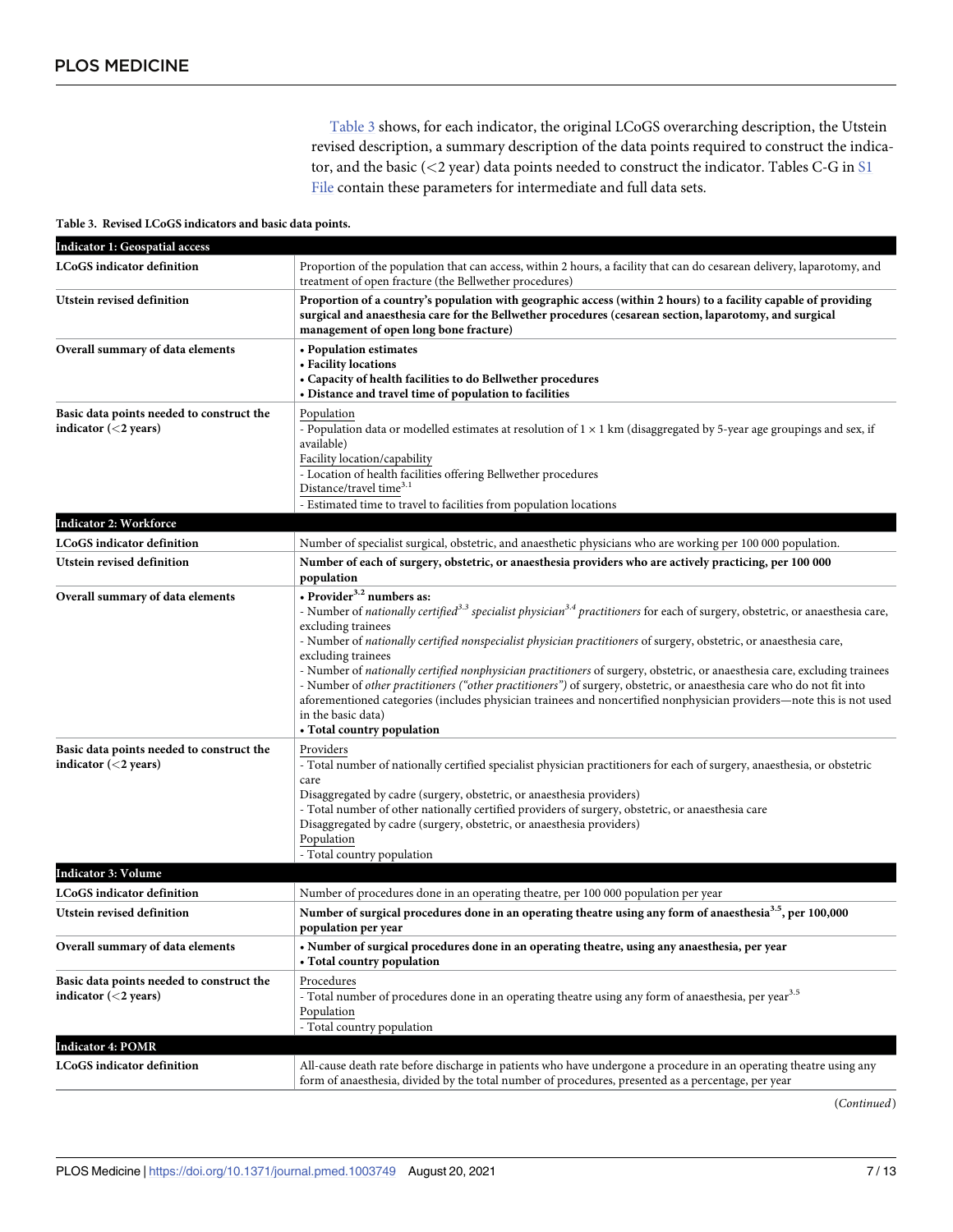**Table 3.** (Continued)

| Utstein revised definition                                           | Deaths from all causes, before discharge (up to 30 days), in all patients who have received any anaesthesia for a<br>procedure done in an operating theatre <sup>3.5</sup> , divided by the total number of procedures, per year, expressed as a<br>percentage                                                                                                                                                                                                                                                                                                                                                                         |  |  |
|----------------------------------------------------------------------|----------------------------------------------------------------------------------------------------------------------------------------------------------------------------------------------------------------------------------------------------------------------------------------------------------------------------------------------------------------------------------------------------------------------------------------------------------------------------------------------------------------------------------------------------------------------------------------------------------------------------------------|--|--|
| Overall summary of data elements                                     | • Number of patients undergoing a surgical procedure in an operating theatre using any form of anaesthesia who<br>died before hospital discharge (up to 30 days), per year<br>. Number of procedures done in an operating theatre, using any anaesthesia, per year (from Indicator 3: Volume)                                                                                                                                                                                                                                                                                                                                          |  |  |
| Basic data points needed to construct the<br>indicator $(<$ 2 years) | Deaths<br>- Number of in-hospital deaths (up to 30 days) in all patients who received any anaesthesia for a surgical procedure<br>performed in an operating theatre <sup>3.5</sup> , per year<br>Procedures<br>- Number of surgical procedures done in an operating theatre using any form of anaesthesia, per year <sup>3.5</sup><br>Time point:<br>- Deaths before discharge (up to 30 days)                                                                                                                                                                                                                                         |  |  |
| <b>Indicator 5: FRP</b>                                              |                                                                                                                                                                                                                                                                                                                                                                                                                                                                                                                                                                                                                                        |  |  |
| <b>LCoGS</b> indicator definition                                    | FRP: Risk of Catastrophic Expenditure from Surgical Care                                                                                                                                                                                                                                                                                                                                                                                                                                                                                                                                                                               |  |  |
| Utstein revised definition                                           | Percentage of the population at risk of catastrophic expenditure if they were to require a surgical procedure <sup>3.6</sup>                                                                                                                                                                                                                                                                                                                                                                                                                                                                                                           |  |  |
| Overall summary of data elements                                     | $.00P^{3.7}$<br>OOP is the direct medical costs incurred from receiving surgical care from time of admission to a facility capable of<br>providing surgical and anaesthesia care to the time of discharge.<br>• Household expenditure<br>Total household expenditure (Y) is defined as "the sum of the monetary values of all items (goods and services)<br>consumed by each household" over 12 months.<br>Catastrophic expenditure threshold<br>• The catastrophic expenditure threshold should be set at 10% of total household expenditure <sup>3.8</sup> .<br>If $(OOP/Y) \times 100 > 10$ , catastrophic expenditure has occurred |  |  |
| Basic data points needed to construct the<br>indicator $(<$ 2 years) | OOP expenditure for access to surgical care<br>- Nationally representative survey of direct OOP expenditure<br>Household expenditure<br>- National total household expenditure (per individual household)                                                                                                                                                                                                                                                                                                                                                                                                                              |  |  |

The basic data sets are for use for global reporting at the macrolevel only since they provide insufficient granularity to inform national planning or service refinement at the meso- or microlevel. For example, the basic data set does not provide meaningful comparison of POMR across settings since the results are not adjusted for baseline patient risk or type of procedure.

<sup>3.1</sup>For comparability, travel time means ideal time to travel between a location and a facility. It does not mean experienced travel time from recognition of the need for surgery to arriving at a facility, which may incorporate delays in seeking care or delays in obtaining transport.

<sup>3.2</sup>We have not provided a definition of what a surgery, anaesthetic, or obstetric provider is; we agreed that these should be defined by each country, with recognition that the definitions are likely to vary locally. Providers are persons directly involved in delivering the surgery, obstetric, or anaesthetic care, i.e., the person doing the operation or giving the anaesthetic.

<sup>3.3</sup>Certified means completion of a government and/or professionally approved advanced education program that leads to a nationally recognised qualification to provide surgery, anaesthesia, or obstetric care.

<sup>3.4</sup>Specialist physicians are providers who have obtained a medical degree (physician) and undergone specialty postgraduate training (certification).

<sup>3.5</sup>This recognises that, at the current time, definitions of procedures that constitute surgery differ between countries and data sources. We have therefore agreed upon a broad definition of procedures for the basic data set (*<*2-year time frame), without defining a list. This definition includes incision, excision, or manipulation of tissue needing anaesthesia in an operating theatre. This includes day-cases but excludes procedures in other locations, i.e., outside of the operating theatre. Definition of anaesthesia is regional or general anaesthesia, or profound sedation to control pain. Number of surgical codes in a single anaesthesia procedure are counted as one case. If only a subset of procedures is feasible to collect for this indicator, then the type of procedures included should be transparently reported.

<sup>3.6</sup>Catastrophic expenditure is usually calculated at the individual level (with data collected on OOP and household expenditure for each individual undergoing a medical admission episode). However, many people do not access surgery care because of fear of catastrophic expenditure. This indicator thus uses individual OOP expenditure for those who seek surgery in combination with national average level household expenditure to estimate the proportion of people who would suffer catastrophic expenditure *if* they were to need surgery.

<sup>3.7</sup>Direct OOP costs could, in reality, include prehospital direct medical costs. However, they are not included here as they are small relative to the hospitalisation episode and patients may not recall these as readily as hospitalisation costs. This does not include direct nonmedical costs (lodging, food, transport to and from facility). This does not include indirect costs (e.g., loss of earnings).

3.8We note as per SDG Target 3.8.2, there are 2 recognised thresholds, *>*10% and *>* 25%; however, we have chosen 10%.

FRP, financial risk protection; LCoGS, The Lancet Commission on Global Surgery; OOP, out-of-pocket expenditure; POMR, perioperative mortality rate.

<https://doi.org/10.1371/journal.pmed.1003749.t003>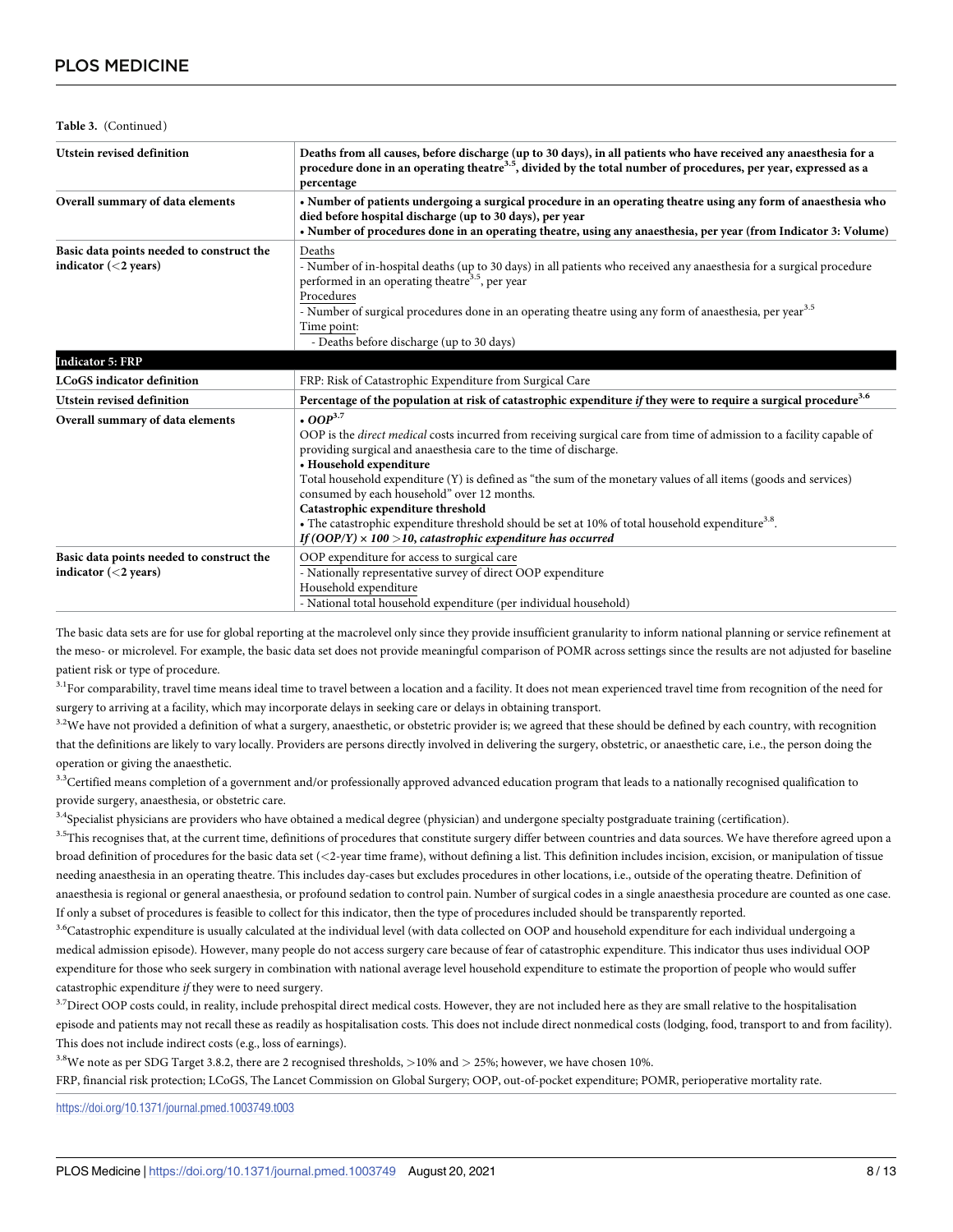<span id="page-8-0"></span>The 2 indicators on effect of care were condensed into one: Risk of catastrophic expenditure on requirement for surgery replaces protection against catastrophic expenditure and protection against impoverishing expenditure. Use of catastrophic expenditure aligns with the expenditure indicator used in the Sustainable Development Goals and is a key indicator to monitor progress towards universal health coverage.

Regarding changes to the indicator descriptions, the panel agreed that the original indicator access to timely essential surgery should be changed to geospatial access to a facility that has capacity to deliver surgery and anaesthesia care for Bellwether procedures. This is in order to reduce the potential dimensions inherent in the broad concept of access—for example, cultural, quality, and financial—noting that clinical quality and financial dimensions are covered by other indicators. We agreed that the data points for constructing this indicator at the basic level should allow estimation of the proportion of the population who would have geospatial access to a facility were they to need care. While realised access (a person who needs care actually accesses it) may be feasible to measure in some countries, given the complexity of collecting this data in countries with underdeveloped health systems, the consensus was that this should not form part of the basic data set, but data points needed to consider access in more granularity are included in the full data set. Information on whether a facility provides the Bellwether procedures (originally cesarean section, laparotomy, and treatment of an open fracture) is a necessary component of this indicator. The Bellwethers were developed as a marker of a hospital, which, if all 3 were provided, could deliver a broad base of surgical care [\[1\]](#page-11-0). Although these procedures have been collected as part of research studies, we agreed that their utility for national reporting was limited by lack of definitional clarity, especially for treatment of an open fracture. We discussed this issue at length, including whether we should remove the concept of Bellwethers from this indicator, however, ultimately reached consensus that they should be included, with clarity that treatment of an open fracture should become surgical management of an open long bone fracture. The group also considered the use of a basket of surgical procedures, akin to the consumer price index concept where a core "basket" of goods is used across multiple countries to collect data on volume purchased and price of these goods. Some of the panellists were working on an international Delphi to define such a basket, but that was only published after this meeting [[28](#page-12-0)]. It was also agreed that to inform the indicators, such work would require further acceptance by the global community and further consensus.

The main consensus change to the specialist surgical workforce density indicator was to include all cadres providing surgical, obstetric, and anaesthesia care in the definition, broadening this out from being limited to the physician workforce to now including other nationally certified (nonphysician practitioners). We also improved clarity in the definition of providers in order to allow evolution of granularity.

The panel agreed that the potential breadth of procedures that can be defined under the umbrella of surgery limits the comparability and utility of the surgical volume indicator [\[11](#page-11-0)[,21\]](#page-12-0). For the basic data set, we have therefore defined surgical procedures in broad terms as procedures done in an operating theatre. These include incision, excision, or manipulation of tissue using anaesthesia in an operating theatre, including day-cases but excluding surgical procedures in other locations, i.e., outside of the operating room. Definition of anaesthesia is regional or general anaesthesia, or profound sedation to control pain during the procedure. We agreed upon a structure to increase the granularity of the data collected over time (Tables C-G in S1 [File](#page-11-0)), acknowledging that while providers and operating theatres often capture detailed data on procedures done, in many LMIC facilities, these data are held in handwritten log books and are difficult to extract for monitoring purposes.

Regarding POMR—the only clinical indicator in the LCoGS indicators—we had disagreement about whether the indicator should simply be that countries are collecting information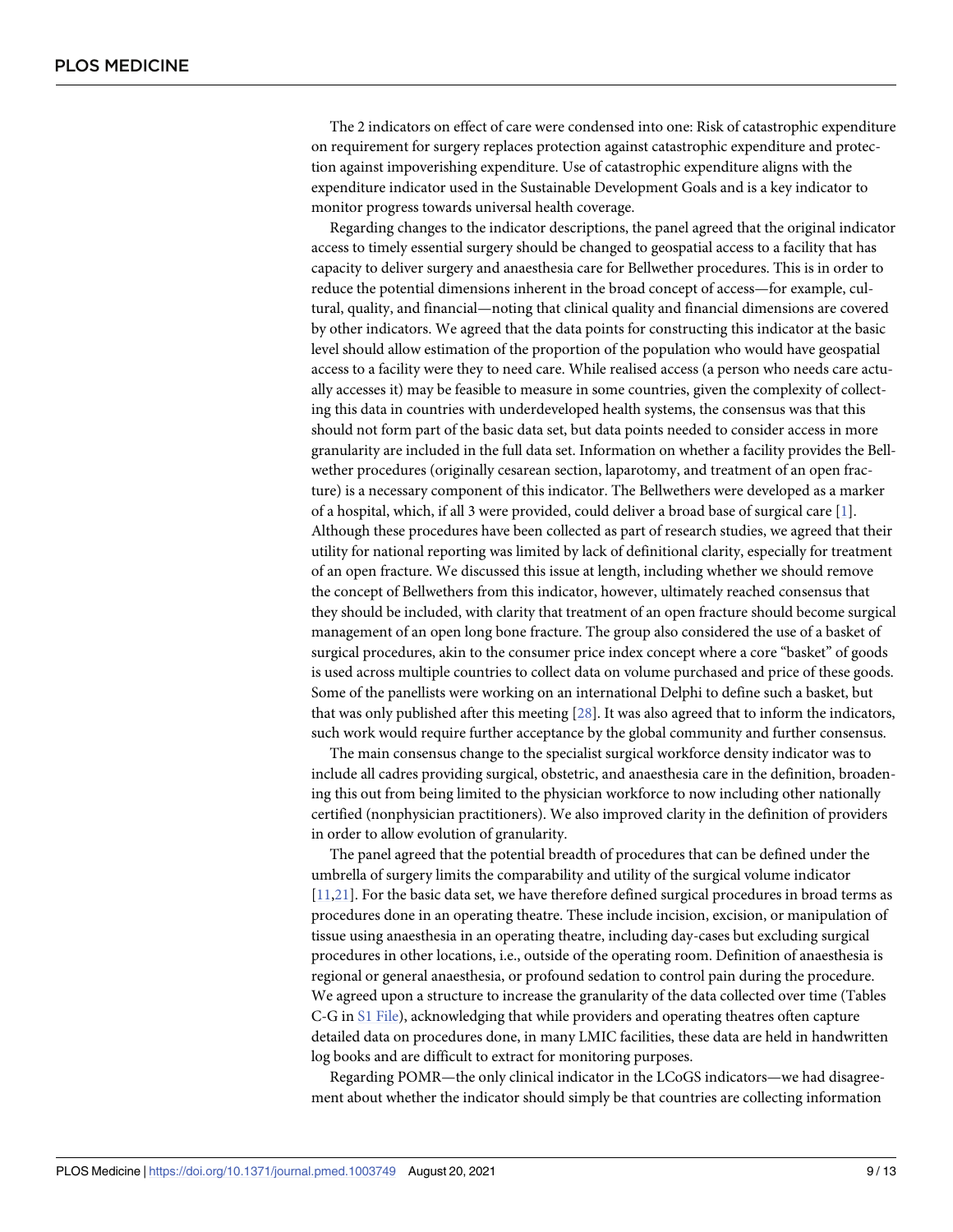<span id="page-9-0"></span>on POMR, given the potential adverse consequences of reporting high POMR (Text A in [S1](#page-11-0) [File\)](#page-11-0). However, after discussion, we reached consensus that there was utility in reporting POMR, although for global accountability processes, this should be at a national rather than hospital level. There was consensus that for the basic data set, the time period for reporting should be in-hospital, rather than 30-day mortality, which is a standard indicator reported in high-income countries. This is due to strong evidence that mortality out to 30 days is generally currently not available in many countries and that 70% to 80% of POMR occurs in-hospital and 20% to 30% after discharge [\[29,30](#page-12-0)]. We also agreed that risk adjustment is not currently possible for many countries that lack data related to procedure type and patient risk (derived using the American Society of Anaesthesia [ASA] score); therefore, at the basic level, POMR should not be risk adjusted. We noted that lack of risk adjustment will limit comparisons across countries given the presence of differences in risk between country populations. Comparisons may become feasible at the intermediate and full level, when we agree that covariates for risk adjustment at the patient level should also be collected.

Discussions around the indicator on catastrophic expenditure centred on the nearly universal lack of data points from which to derive this indicator, especially in LMICs. For example, documented hospital costs of procedures often grossly underrepresent the full extent of direct medical costs, patients may not be aware of their household expenditure, or people who are impoverished may not access surgery care at all. To rigorously collect these data requires doing exit interviews with patients. However, we recommend that at the least, data on costs of surgery are collected using nationally representative surveys where reliable information on costs of care are not available from other sources. We agreed to not include indirect costs of accessing care until later evolutions of the indicators, given the difficulty in collecting information on earnings (and their loss) especially in settings where many people work in the informal or subsistence sectors. To overcome difficulty in ascertaining an individual's household expenses, we recommend the use of national household expenditure, which will allow estimation of the proportion of the population who would be at risk of catastrophic expenditure if they were to need surgery. We thus agreed to change the overarching description of this indicator to "Percentage of the population at risk of catastrophic expenditure if they were to require care for a surgical procedure." We recognised that it doesn't capture nonmedical direct and indirect costs, e.g., those incurred in accessing care, but the difficulty in collecting these means they are not feasible for the basic or intermediate data sets.

### **Discussion**

The meeting attendees agreed that LCoGS indicators as initially listed were too vague to allow for comparability across or within multiple settings, and their data elements had never been defined. However, we were unanimous that the indicators themselves were useful, especially when used together as a set to assess timely access to quality surgical, obstetric, and anaesthesia care. We also agreed that data points should evolve over time and account for the development of countries' ability to collect data, or the different uses of data, recognising the trade-offs between the need for granular data collection and the difficulties of collecting these more granular data, including the resource limitations to enable this collection. This "evolution" also enables different uses of those data, with, at current time, the basic data points—which should be collectable by most countries—used for advocacy, including international or national comparisons, and the intermediate or full data points being of greater utility for national planning in countries that have the current resources to collect them or for research studies [\[5,13\]](#page-11-0). Given the broader utility of indicators derived from and disaggregated according to the full data points, we urge researchers working at local, national, or regional levels to use these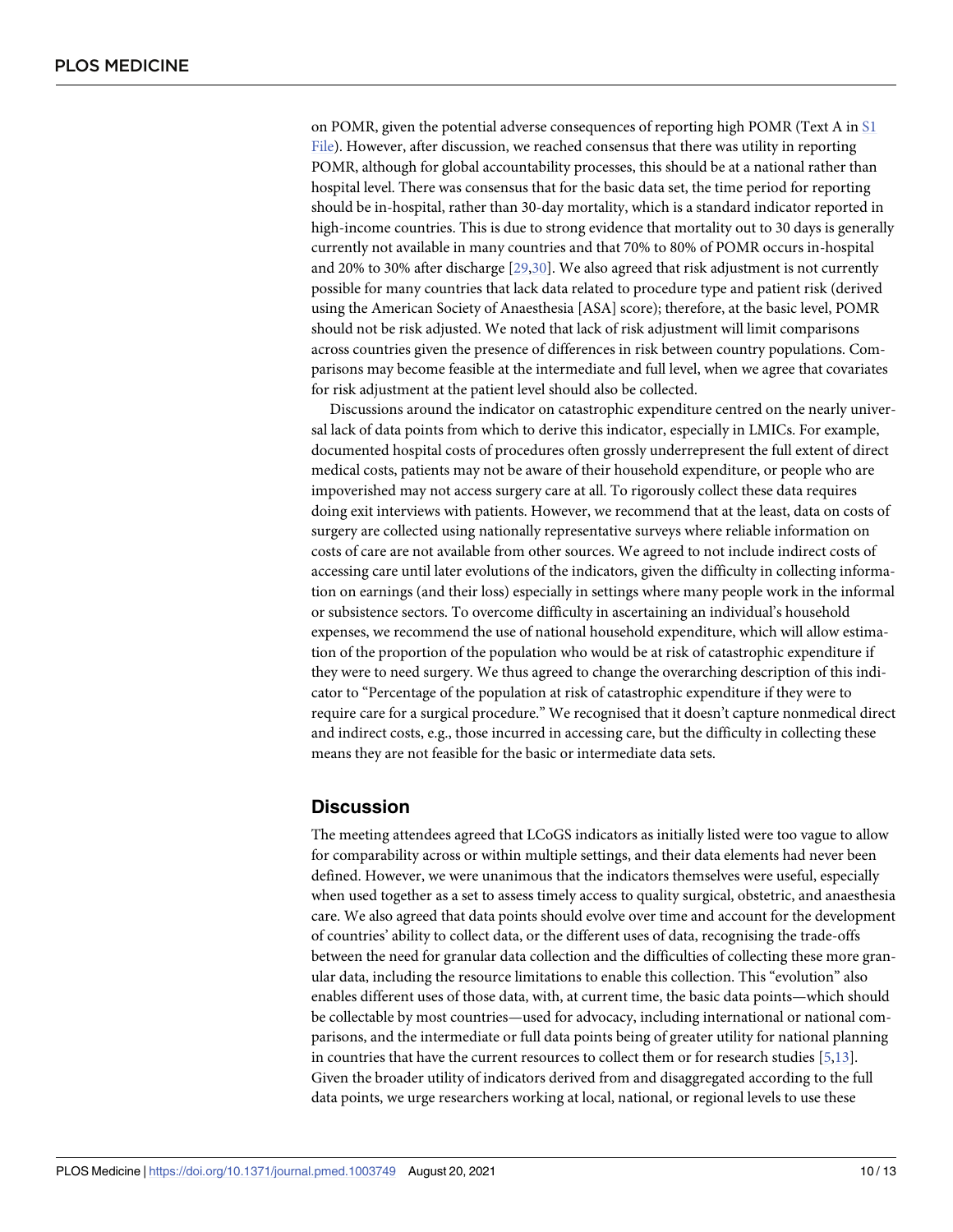<span id="page-10-0"></span>definitions in order to later allow compilation of data from across multiple countries using systematic methodologies and meta-analyses. Additionally, although we recognise that these more granular data points (of intermediate and full) may not be feasible to collect in countries where data systems are nascent, we strongly recommend they be collected for national planning purposes as soon as possible.

To achieve political priority for anaesthesia and surgery, and, hence, funding for global surgery development and research requires that 4 elements are in place in the broad areas of (i) actor power; (ii) ideas; (iii) political context; and (iv) issue characteristics (broadly, the capture of data to show the issues that need to be addressed)  $[31-33]$ . The global surgery movement has been shown to be deficient in all of these areas, especially in comparison to the movement to improve maternal health [\[31\]](#page-12-0). This Utstein meeting was convened to address, in particular, the area of issue characteristics, while also including global surgery actors to ensure the findings of the meeting and resultant indicators—when collected—are used to improve the provision of surgical care globally. The use of a basic set of harmonised data will facilitate coherent presentation of ideas and their internal and external framing and enable a shift in the political context to provide the funding for more detailed data collection for the intermediate and full set of indicators.

### **Strengths and limitations of the process**

Our process has many strengths. The Utstein consensus process is well established for the development of guidelines; the consensus process was rigorous, with each indicator discussed by 2 small working groups, then agreed among a larger working group. The indicators went on to be discussed in plenary and further refined after the meeting if needed. Experts in clinical practice, academia, and the use of metrics for policy making or global reporting were represented to ensure that metrics are both collectable and utilisable at national and international levels for change in practice and global advocacy.

However, there were limitations of our approach. Importantly, representatives from LMICs were limited (with 8 out of the 38 actively working in LMICs). This was due to a combination of the limited space, our need to include people working in global health metrics (the World Bank, WHO, UN, and IHME)—most of whom are based in high-income countries, and difficulties in travel for some others; nevertheless, most attendees had experience of living and working in LMICs. Additionally, those actively working in LMICs at the time of the meeting were respected Global Surgery leaders with influence beyond the facility or country in which they work. Lastly, that discussions after the meeting in Utstein had to be held virtually, rather than in person, could be considered a limitation. However, these meetings were greatly facilitated by the growth in adoption of online meeting platforms.

### **Conclusions**

Access to surgical and anaesthetic care is crucial for ensuring the health and wealth of populations. Global reporting of accessible, comparable, and utilisable data is central to ensuring advocacy, and the newly defined indicators will facilitate such data collection. These refinements may also improve collection of more granular data to inform national policy making. These updated indicator definitions applied at the international and national level will facilitate progress towards advocating for and achieving timely access to safe, affordable care, and for setting evidence-based targets. An eventual output of this process should be directly actionable by individual countries and the United Nations Statistical Commission, with broad and longterm international impact. We have started the next phase of the process—to work with partners in LMICs to ascertain how to collect the evolved indicators in in-country settings and the digital infrastructure required for this data collection.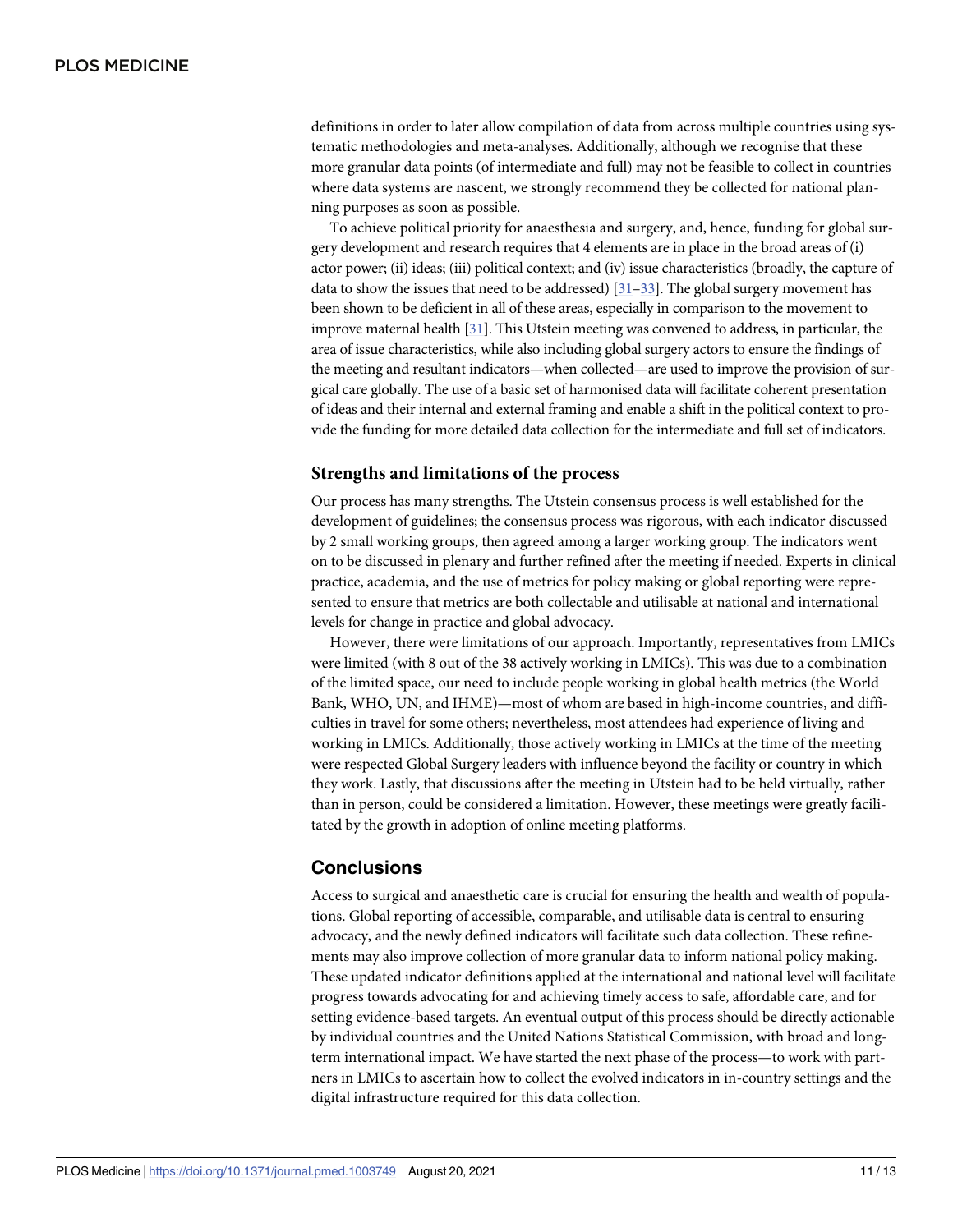### <span id="page-11-0"></span>**Supporting information**

**S1 [File.](http://journals.plos.org/plosmedicine/article/asset?unique&id=info:doi/10.1371/journal.pmed.1003749.s001) Table A**. The original Lancet Commission on Global Surgery (LCoGS) indicators. **Table B**. Working group leads and Steering Committee of the Utstein meeting. **Text A**. Points of Disagreement. **Tables C-G**. Basic, intermediate, and full sets of data points for each indicator as well as current data sources.

(DOCX)

### **References**

- **[1](#page-2-0).** Meara JG, Leather AJ, Hagander L, Alkire BC, Alonso N, Ameh EA, et al. Global Surgery 2030: evidence and solutions for achieving health, welfare, and economic development. Lancet. 2015; 386 (9993):569–624. [https://doi.org/10.1016/S0140-6736\(15\)60160-X](https://doi.org/10.1016/S0140-6736%2815%2960160-X) PMID: [25924834](http://www.ncbi.nlm.nih.gov/pubmed/25924834)
- **[2](#page-2-0).** Mock CN, Donkor P, Gawande A, Jamison DT, Kruk ME, Debas HT, et al. Essential surgery: key messages from Disease Control Priorities, 3rd edition. Lancet. 2015; 385(9983):2209–19. [https://doi.org/10.](https://doi.org/10.1016/S0140-6736%2815%2960091-5) [1016/S0140-6736\(15\)60091-5](https://doi.org/10.1016/S0140-6736%2815%2960091-5) PMID: [25662414](http://www.ncbi.nlm.nih.gov/pubmed/25662414)
- **[3](#page-2-0).** WHO. Global Reference List of 100 Core Health Indicators (plus health-related SDGs). Geneva: WHO; 2018.
- **[4](#page-2-0).** The World Bank. World Development Indicators 2019. Available from: [http://data.worldbank.org.](http://data.worldbank.org)
- **[5](#page-2-0).** Hanna JS, Herrera-Almario GE, Pinilla-Roncancio M, Tulloch D, Valencia SA, Sabatino ME, et al. Use of the six core surgical indicators from the Lancet Commission on Global Surgery in Colombia: a situational analysis. Lancet Glob Health. 2020; 8(5):E699–710. [https://doi.org/10.1016/S2214-109X\(20\)](https://doi.org/10.1016/S2214-109X%2820%2930090-5) [30090-5](https://doi.org/10.1016/S2214-109X%2820%2930090-5) PMID: [32353317](http://www.ncbi.nlm.nih.gov/pubmed/32353317)
- **6.** Nataraja RM, Yin Mar O, Andolfatto L, Moore EM, Watters D, Aye A, et al. Analysis of Financial Risk Protection Indicators in Myanmar for Paediatric Surgery. World J Surg. 2020; 44(12):3986-92. [https://](https://doi.org/10.1007/s00268-020-05775-w) [doi.org/10.1007/s00268-020-05775-w](https://doi.org/10.1007/s00268-020-05775-w) PMID: [32920705](http://www.ncbi.nlm.nih.gov/pubmed/32920705)
- **[7](#page-3-0).** Guest GD, McLeod E, Perry WRG, Tangi V, Pedro J, Ponifasio P, et al. Collecting data for global surgical indicators: a collaborative approach in the Pacific Region. BMJ Glob Health. 2017; 2(4):e000376. <https://doi.org/10.1136/bmjgh-2017-000376> PMID: [29225948](http://www.ncbi.nlm.nih.gov/pubmed/29225948)
- **[8](#page-2-0).** Watters DA, Guest GD, Tangi V, Shrime MG, Meara JG. Global Surgery System Strengthening: It Is All About the Right Metrics. Anesth Analg. 2018; 126(4):1329–39. [https://doi.org/10.1213/ANE.](https://doi.org/10.1213/ANE.0000000000002771) [0000000000002771](https://doi.org/10.1213/ANE.0000000000002771) PMID: [29547428](http://www.ncbi.nlm.nih.gov/pubmed/29547428)
- **9.** Tran TM, Fuller AT, Butler EK, Makumbi F, Luboga S, Muhumuza C, et al. Burden of Surgical Conditions in Uganda: A Cross-sectional Nationwide Household Survey. Ann Surg. 2017; 266(2):389–99. <https://doi.org/10.1097/SLA.0000000000001970> PMID: [27611619](http://www.ncbi.nlm.nih.gov/pubmed/27611619)
- **[10](#page-2-0).** Biccard BM, Madiba TE, Kluyts HL, Munlemvo DM, Madzimbamuto FD, Basenero A, et al. Perioperative patient outcomes in the African Surgical Outcomes Study: a 7-day prospective observational cohort study. Lancet. 2018; 391(10130):1589–98. [https://doi.org/10.1016/S0140-6736\(18\)30001-1](https://doi.org/10.1016/S0140-6736%2818%2930001-1) PMID: [29306587](http://www.ncbi.nlm.nih.gov/pubmed/29306587)
- **[11](#page-2-0).** Holmer H, Bekele A, Hagander L, Harrison EM, Kamali P, Ng-Kamstra JS, et al. Evaluating the collection, comparability and findings of six global surgery indicators. Br J Surg. 2019; 106(2):e138–e50. <https://doi.org/10.1002/bjs.11061> PMID: [30570764](http://www.ncbi.nlm.nih.gov/pubmed/30570764)
- **[12](#page-2-0).** Juran S, Gruendl M, Marks IH, Broer PN, Guzman JM, Davies J, et al. The need to collect, aggregate, and analyze global anesthesia and surgery data. Can J Anaesth. 2019; 66(2):218–29. [https://doi.org/](https://doi.org/10.1007/s12630-018-1261-5) [10.1007/s12630-018-1261-5](https://doi.org/10.1007/s12630-018-1261-5) PMID: [30484168](http://www.ncbi.nlm.nih.gov/pubmed/30484168)
- **[13](#page-2-0).** Massenburg BB, Saluja S, Jenny HE, Raykar NP, Ng-Kamstra J, Guilloux AGA, et al. Assessing the Brazilian surgical system with six surgical indicators: a descriptive and modelling study. BMJ Glob Health. 2017; 2(2):e000226. <https://doi.org/10.1136/bmjgh-2016-000226> PMID: [28589025](http://www.ncbi.nlm.nih.gov/pubmed/28589025)
- **[14](#page-3-0).** Peberdy MA, Cretikos M, Abella BS, DeVita M, Goldhill D, Kloeck W, et al. Recommended guidelines for monitoring, reporting, and conducting research on medical emergency team, outreach, and rapid response systems: an Utstein-style scientific statement: a scientific statement from the International Liaison Committee on Resuscitation (American Heart Association, Australian Resuscitation Council, European Resuscitation Council, Heart and Stroke Foundation of Canada, InterAmerican Heart Foundation, Resuscitation Council of Southern Africa, and the New Zealand Resuscitation Council); the American Heart Association Emergency Cardiovascular Care Committee; the Council on Cardiopulmonary, Perioperative, and Critical Care; and the Interdisciplinary Working Group on Quality of Care and Outcomes Research. Circulation. 2007; 116(21):2481–500. [https://doi.org/10.1161/](https://doi.org/10.1161/CIRCULATIONAHA.107.186227) [CIRCULATIONAHA.107.186227](https://doi.org/10.1161/CIRCULATIONAHA.107.186227) PMID: [17993478](http://www.ncbi.nlm.nih.gov/pubmed/17993478)